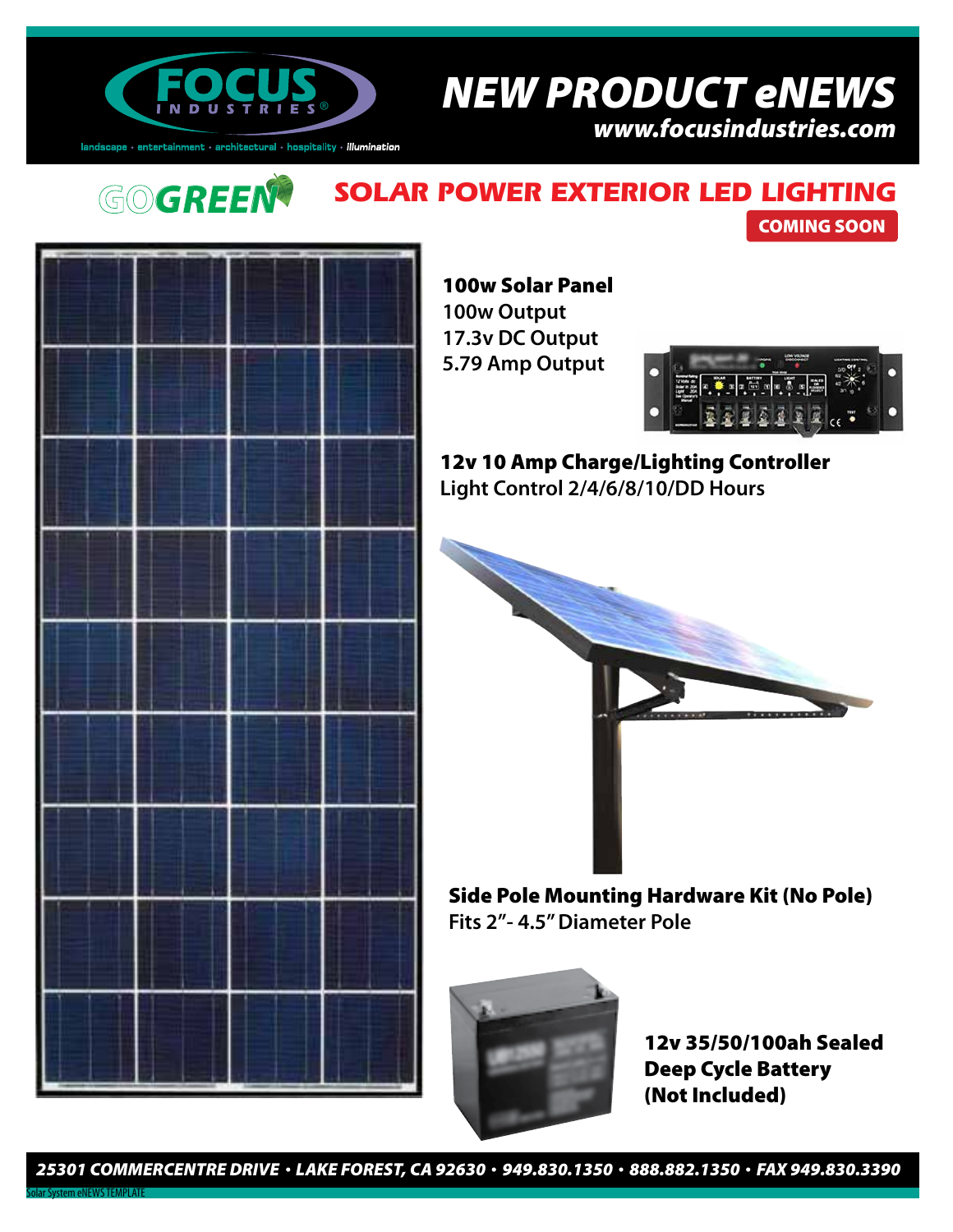

® *NEW PRODUCT eNEWS www.focusindustries.com*

**SOLAR POWER EXTERIOR LED LIGHTING SCHEMATICS Power up any combination of Area, Path, & Directional exterior LED lighting up to 100w**



FOCUS 100w 12v DC LED SOLAR SYSTEM ON GROUND MOUNT



*<sup>25301</sup> COMMERCENTRE DRIVE LAKE FOREST, CA 92630 949.830.1350 888.882.1350 FAX 949.830.3390*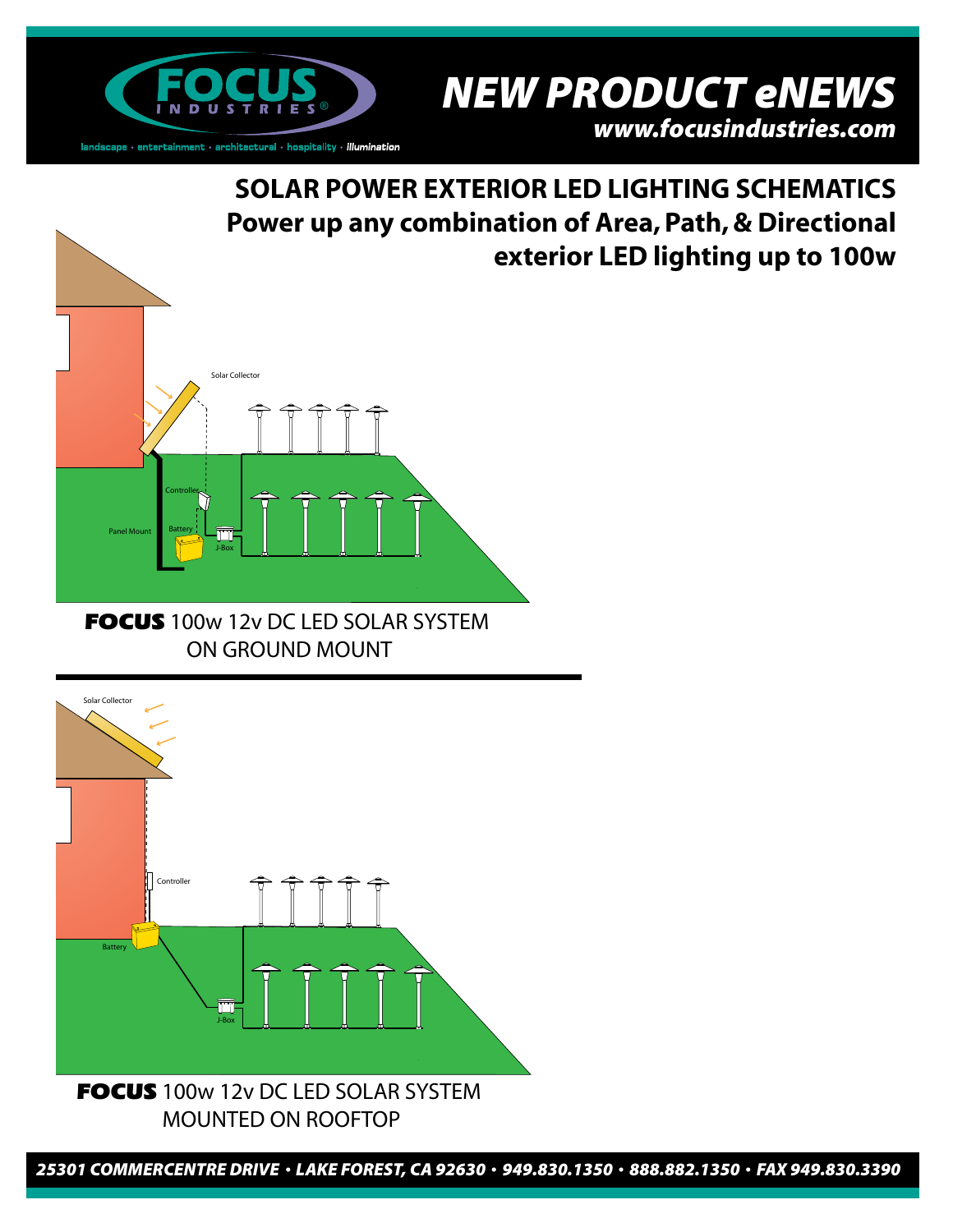

### ® *NEW PRODUCT eNEWS*

*www.focusindustries.com*

#### SOLAR SYSTEM POWER RATINGS | BASED ON 6 HOURS SUN EXPOSURE Phoenix/Los Angeles

|                                             | NOV-JAN            | FEB-APR            | MAY-AUG            | SEPT-OCT   |
|---------------------------------------------|--------------------|--------------------|--------------------|------------|
| PHOENIX SOLAR PANEL ANGLE                   | 43 DEGREES         | 33 DEGREES         | 23 DEGREES         | 33 DEGREES |
| LOS ANGELES SOLAR PANEL ANGLE               | 44 DEGREES         | 34 DEGREES         | 24 DEGREES         | 34 DEGREES |
|                                             | <b>TRUE SOUTH</b>  | TRUE SOUTH         | TRUE SOUTH         | TRUE SOUTH |
|                                             |                    |                    |                    |            |
|                                             |                    |                    |                    |            |
| <b>SOLAR PANEL</b>                          | 20 WATT            | 60 WATT            | <b>100 WATT</b>    |            |
| <b>SIZE</b>                                 | 19"X14"X1"         | 27"X26"X1"         | 43"X26"X1"         |            |
| <b>VOLT OUTPUT</b>                          | 17.1               | 17.3               | 17.3               |            |
| AMP OUTPUT                                  | 1.17               | 3.47               | 5.79               |            |
|                                             |                    |                    |                    |            |
| BATTERY 12 VOLT SEALED DEEP CYCLE           | 35 AH              | 50 AH              | 100 AH             |            |
| SOLAR CHARGER/LIGHTING CONTROLLER           | 12 VOLT-10<br>AMP  | 12 VOLT-10 AMP     | 12 VOLT-10 AMP     |            |
| MC 4 CONNECTOR CABLE                        | <b>AS REQUIRED</b> | <b>AS REQUIRED</b> | <b>AS REQUIRED</b> |            |
|                                             |                    |                    |                    |            |
|                                             |                    |                    |                    |            |
| SYSTEM WATT RATING FOR PLANNED USEAGE       |                    |                    |                    |            |
|                                             |                    |                    |                    |            |
| 1 HOUR                                      | 79                 | 245                | 410                |            |
| 2 HOURS                                     | 39                 | 122                | 205                |            |
| 3 HOURS                                     | 26                 | 81                 | 136                |            |
| 4 HOURS                                     | 19                 | 61                 | 102                |            |
| 5 HOURS                                     | 15                 | 49                 | 82                 |            |
| 6 HOURS                                     | 13                 | 40                 | 68                 |            |
| 7 HOURS                                     | 11                 | 35                 | 58                 |            |
| 8 HOURS                                     | 9                  | 30                 | 51                 |            |
| 9 HOURS                                     | 8                  | 27                 | 45                 |            |
| 10 HOURS                                    | $\overline{7}$     | 24                 | 41                 |            |
| 11 HOURS                                    | 7                  | 22                 | 37                 |            |
| 12 HOURS                                    | 6                  | 20                 | 34                 |            |
| 13 HOURS                                    | 6                  | 18                 | 31                 |            |
| 14 HOURS                                    | 5                  | 17                 | 29                 |            |
| 15 HOURS                                    | 5                  | 16                 | 27                 |            |
|                                             |                    |                    |                    |            |
|                                             | 20 <sub>w</sub>    | 60 <sub>w</sub>    | 100 <sub>w</sub>   |            |
| TOTAL SYSTEM COST LIST (INDOOR CONTROLLER)  | \$1,000.00         | \$1,600.00         | \$2,600.00         |            |
| TOTAL SYSTEM COST LIST (OUTDOOR CONTROLLER) | \$1,400.00         | \$2,000.00         | \$3,000.00         |            |